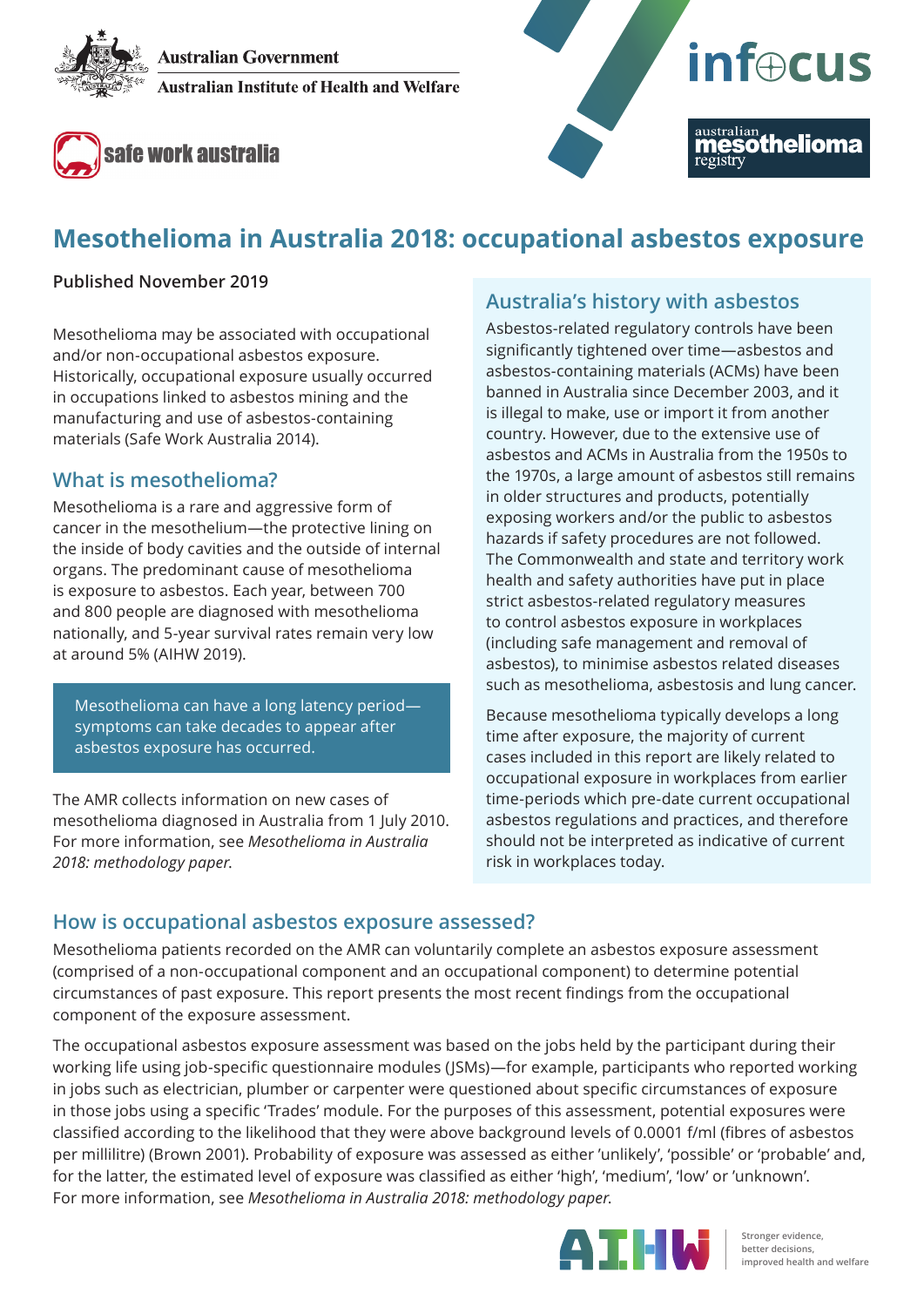## **How many people were assessed?**

Around 1,000 people (791 men and 206 women) diagnosed with mesothelioma between 1 July 2010– 31 December 2018 had consented to participate in the voluntary asbestos exposure assessments as at 1 April 2019. Of these, 891 (702 men and 189 women) completed both the questionnaire and telephone interview components of the assessment. This report presents results for the three most-commonly assigned job-specific modules—of the 891 participants, the 'Trades' module was used in 517 participants' interviews, the 'Land transport' module was used in 133 interviews, and the 'Water transport' module was used in 102 interviews.

111 participants' interviews included one or more of the other eight job-specific modules, however these other modules are not included in this report due to the relatively small number of participants for whom each of these modules were used.

The following methodological factors should be considered in interpreting this data:

- For participants who received the same module for more than one job, the results presented are based on a participant's **highest exposed job** in that category.
- Because many participants had different exposure probabilities and/or levels for different jobs, the exposure estimate is the **maximum exposure likely** in that job category for each individual.
- Because questionnaire modules are assigned only to jobs with some likelihood of exposure, the finding of exposure in so many of the jobs that respondents were questioned about is to be expected.
- Participants may be assigned **different modules** for different types of jobs, so the numbers presented do not equal the total number of participants (For more information, see *Mesothelioma in Australia 2018: Methodology paper*).

Jobs are coded according to the Australian and New Zealand Standard Classification of Occupations (ANZSCO).

# **What do the occupational asbestos exposure assessment results tell us?**

Based on the interview data collected, 68% of participants who received the 'Trades' module, 73% of participants who received the 'Water transport' module, and 43% of those who received the 'Land transport' module, were estimated to have had 'probable' exposure for jobs in those categories.

#### **Among participants who received the Trades module (Figure 1):**

- 86% of those who had metal fitter/turner/toolmaker jobs were assessed as having had probable exposure in those jobs and for 91% of those with probable exposure level were classified as 'high'.
- 79% of those who had plumber/gasfitter jobs, 79% of those who had electrical trade jobs, and 77% who had jobs in building trades, were assessed as having had probable exposure in those jobs and for the majority of these, exposure level was classified as 'high'.
- 67% who had telecommunications technician jobs and 66% who worked in engineer jobs were assessed as unlikely to have been exposed in those jobs.

#### **Among participants who received the water transport module (Figure 1):**

• All participants with marine engineer jobs were assessed as having had probable exposure, with the exposure level estimated as 'high' for 78% of these. 78% of participants with shipwright/boatbuilder jobs were estimated to have had probable exposure at a 'high' level.

#### **Among participants who received the land transport module (Figure 1):**

• 62% of participants who had jobs in automotive maintenance, and 50% of those with driving jobs, were assessed as having had probable exposure and among those assessed as probably exposed in these jobs, exposure level was estimated as 'high' for most.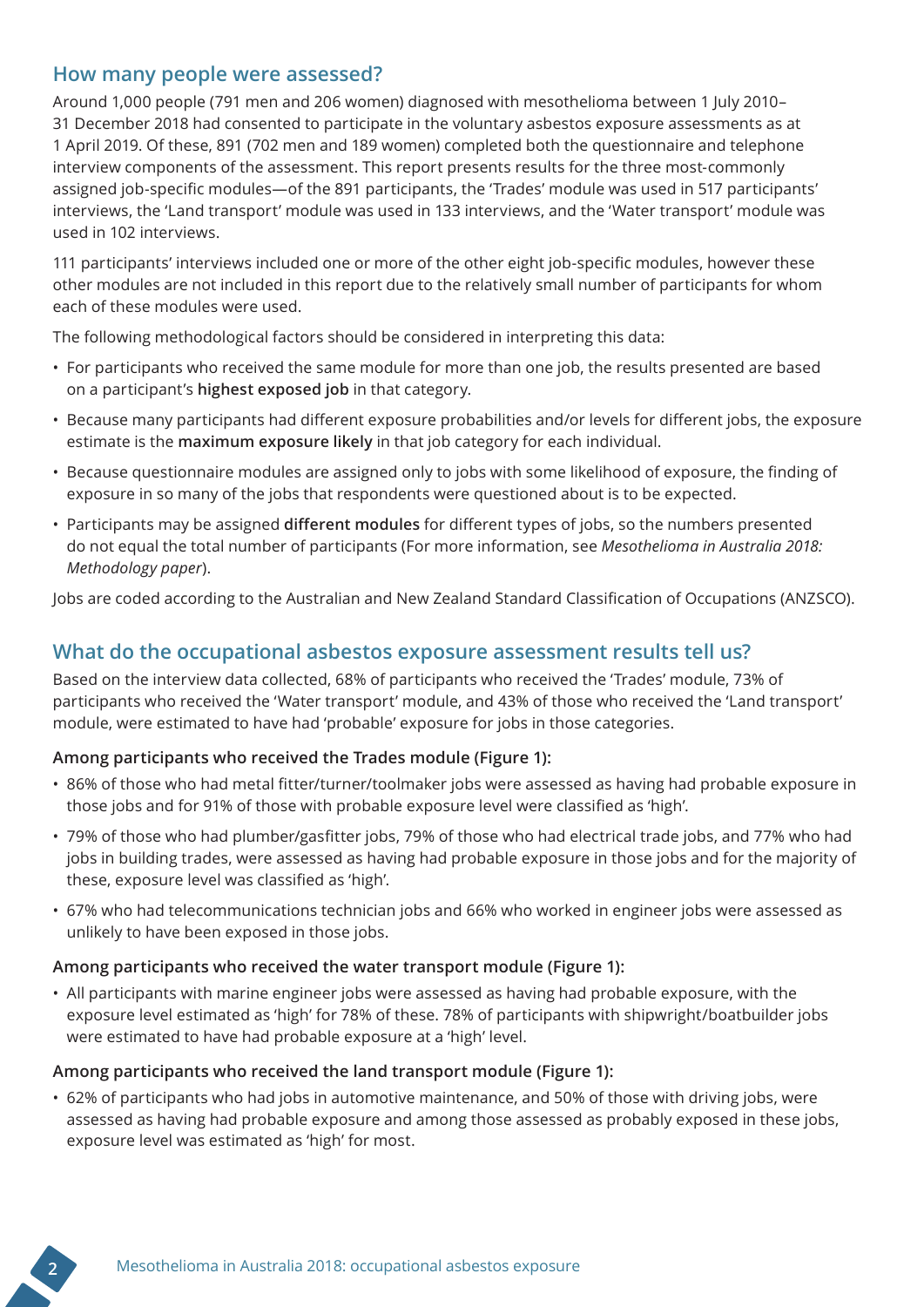**Figure 1: Occupational asbestos exposure by job-specific module and job title, among cases of mesothelioma diagnosed between 2010 and 2018, based on a participant's highest exposed job**



#### **Table 1: Occupational asbestos exposure by job-specific module and job title, among cases of mesothelioma diagnosed between 2010 and 2018, based on a participant's highest exposed job**

| Job-specific module / Job title               |                                  | Assessed probability of exposure (no. of participants) |          |          |          |          |      |
|-----------------------------------------------|----------------------------------|--------------------------------------------------------|----------|----------|----------|----------|------|
|                                               |                                  | Unlikely                                               | Possible | Probable |          |          |      |
|                                               |                                  |                                                        |          | Unknown  | Low      | Medium   | High |
| <b>Trades</b><br>(participants = 517)         | <b>Building trades</b>           | 53                                                     | 11       | 0        |          | 6        | 212  |
|                                               | Electrical trades                | 8                                                      | 8        | 0        | 0        | 0        | 62   |
|                                               | Telecommunications technician    | 10                                                     |          | 0        | $\Omega$ | 0        | 4    |
|                                               | Plumber/gasfitter                | 13                                                     | $\Omega$ |          |          | $\Omega$ | 46   |
|                                               | Metal production and fabrication | 17                                                     | 8        |          | 0        | 5        | 58   |
|                                               | Metal fitter/turner, toolmaker   | 9                                                      | 3        |          |          | 3        | 66   |
|                                               | Electrician                      | 21                                                     | 3        | 0        | 0        |          | 7    |
|                                               | Other trade jobs                 | 90                                                     | 17       | 0        | 2        | 4        | 105  |
| Water transport<br>$\mu$ (participants = 102) | Marine engineer                  | $\Omega$                                               | $\Omega$ | 0        |          | 5        | 21   |
|                                               | Other seagoing jobs              | 12                                                     | 2        | 0        | 9        | 2        | 9    |
|                                               | Shipwright/boatbuilder           | 2                                                      | 4        | 0        | 2        | 4        | 15   |
|                                               | Stevedore/waterside worker       |                                                        | $\Omega$ | 0        | 0        | $\Omega$ | 4    |
|                                               | Other water transport jobs       | 6                                                      |          | 0        | 2        | 2        |      |
| Land transport<br>(participants = 133)        | Driver                           | 19                                                     | $\Omega$ | 0        | 0        |          | 18   |
|                                               | Automotive maintenance           | 17                                                     | 1        | 0        | 0        |          | 28   |
|                                               | Other land transport jobs        | 41                                                     | $\Omega$ | 0        | 0        | 0        | 10   |

*Source:* AMR data at 1 April 2019, based on interviews completed among people who were diagnosed with mesothelioma between 1 July 2010–31 December 2018.